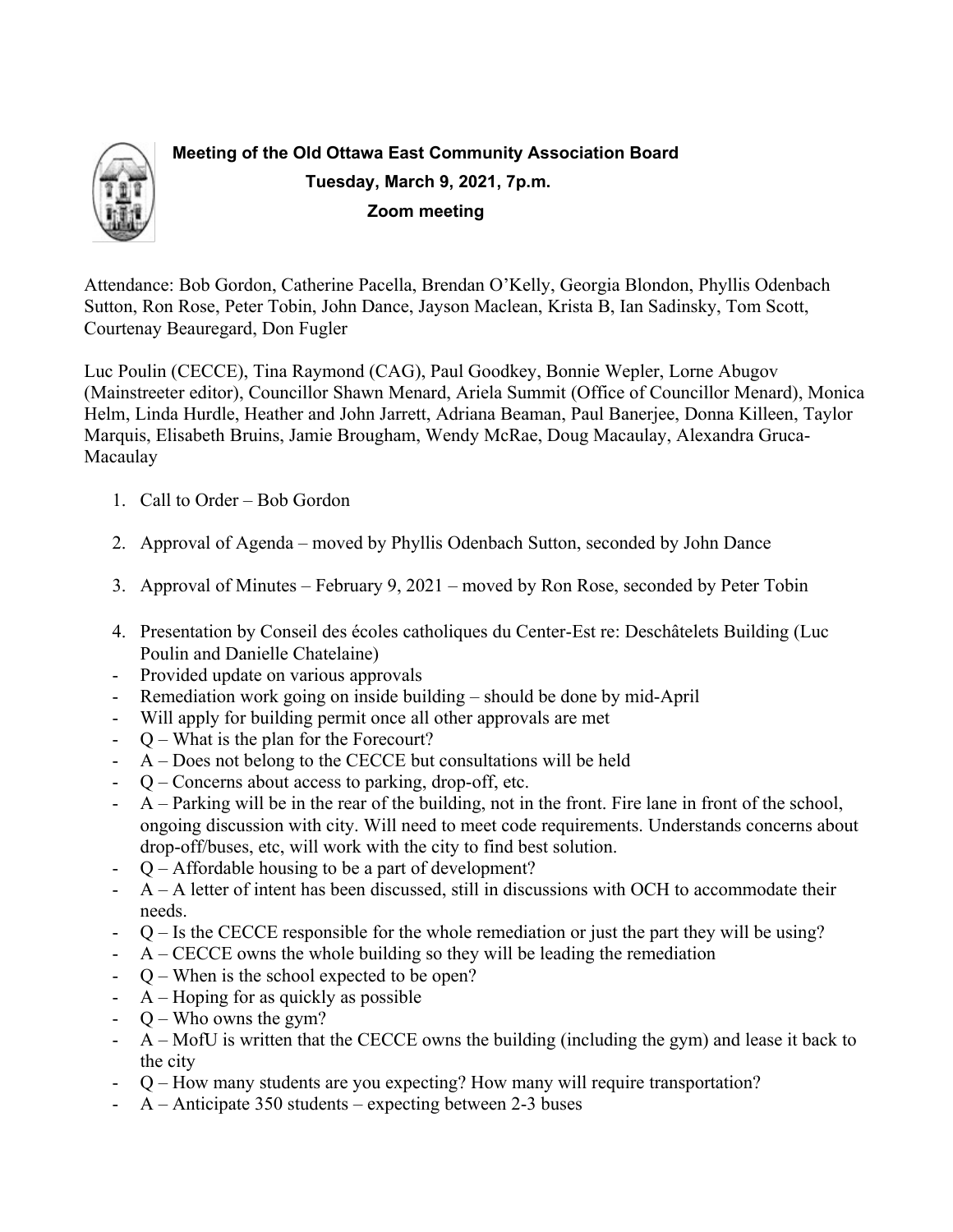- 5. Chair's Report Bob Gordon
- Still time to submit comments re: draft Official Plan
- 6. Councillor's Report Councillor Menard
- Happy to see the direction that the CECCE building is moving in o Will have monthly meeting to discuss this
	- Also having discussions re: Sister's building
- Parking at Corners on Main re: no stopping
	- o Issue for trucks, drop offs having conversations to accommodate everyone
	- o Bus stop on Oblats also temporarily relocated
- Appreciates all the comments being submitted re: draft Official Plan
	- o Will be submitted comments re: Capital Ward
	- o Talk of it going to committee/council in September
	- o Very quick turnaround which is concerning
- AVTC encouraging people to write in with their concerns, does appear in draft Official Plan
- Hawthorne Hydro wires will be considered at April  $7<sup>th</sup>$  Transportation Committee meeting
- Lansdowne looking to include many stakeholders (ie: presidents of committee associations) as part of working group
	- o Looking to replace/refurbish north stands, put housing on top, perhaps some smaller local businesses
- $Q Can$  we see the terms of reference? Consultation group has not met in a long time when is the next meeting? Aberdeen improvements were supposed to start in April – any news on this?
- A Re: terms of reference did see a draft and will ask for a copy that can be shared. Stakeholders working group has yet to meet. Have not heard anything about Aberdeen improvements.
- Q Today's Built Heritage Sub-Committee meeting re: front entrance of Deschatelets many are upset with the proposal. Given that many people/groups are not happy with it, do you think it's possible to go back to them and request that they take another look at it and consider another option.
- A I also expressed interest in a more suitable entrance. Report was passed but it includes direction to take another look. See if we can apply some pressure to get potential changes.
- Q FCA communications saying that second round of consultations of Official Plan will be held in the fall. Will that happen?
- A Hearing that after new draft is developed in May-June, then more consultations may be held in the summer so it can go to Planning Committee in September (tentatively scheduled for September 12-14, to council on September 24).
- Q Request for invitation to meetings between councillor and developer re: development of Forecourt
- A Those are not public meetings but OOECA does participate in other meetings re: Forecourt that is more appropriate for participation
- 7. Regional Update Taylor Marquis
- Phase III plans was hoping to present to OOECA's planning committee last month but were delayed – expected next month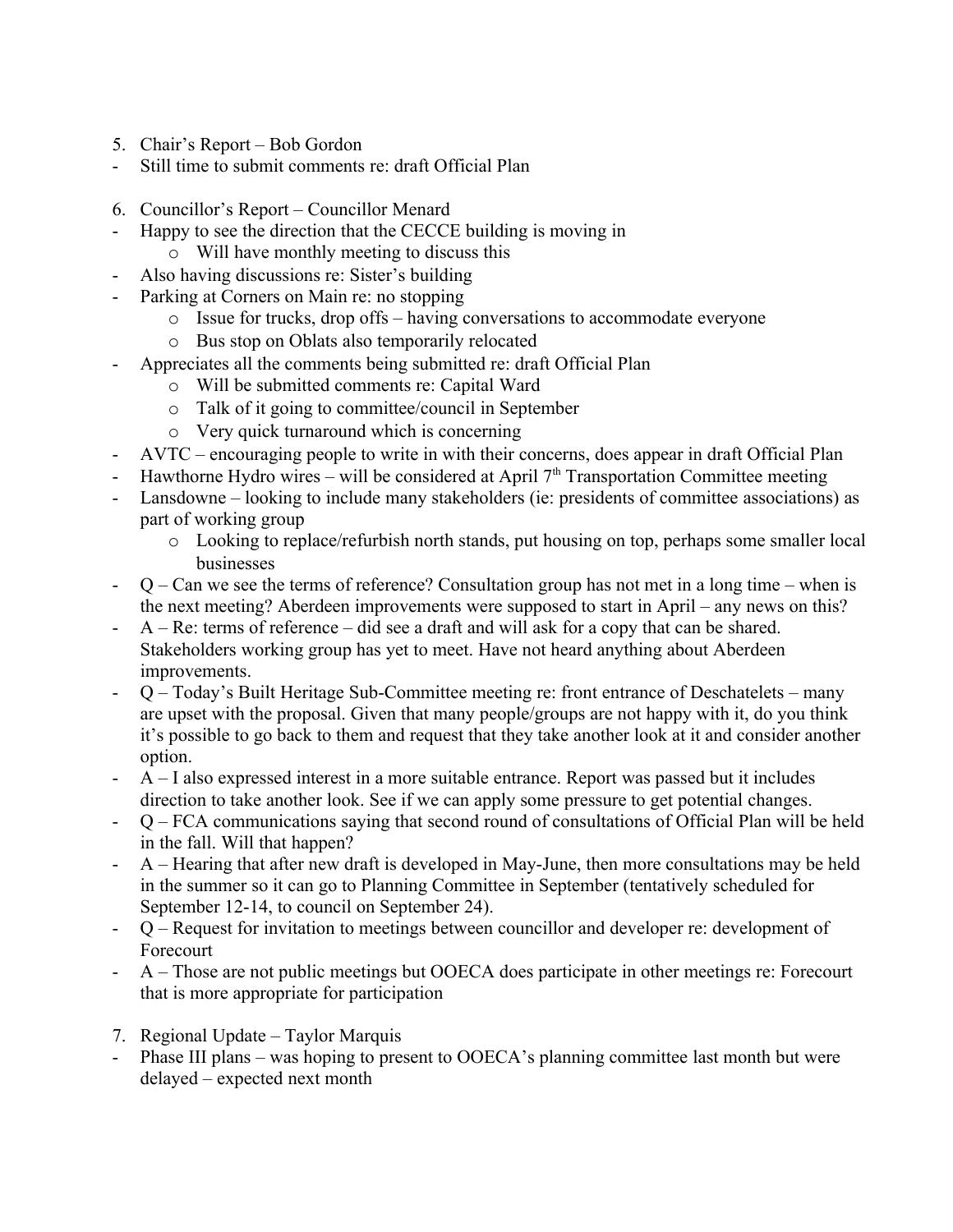- $Q$  Had a walkaround late last summer promise of a planning update for fall 2020 but nothing happened. Any idea when that engagement will be carried out?
- A As noted in update, expecting a Phase III update next month and so will provide details on the rest of the development then
- $Q$  Any idea of when plastic sheeting on the first floor will be replaced by windows as they are noisy in the wind?
- $A Will$  have to ask contractor
- Q Won't the vendors need a wider passage for setting up the Farmer's Market in the Grand Allee? Also, vendors will be standing on grass and in bad weather, won't the grass get ruined from people standing on them? Want to be invited to meetings on this.
- A Not as well versed on this issue but want to balance between needs of community but also not making into a road that others may try to use. Will forward comments to Erin O'Connor.
- $Q$  It is expected that 42-45 stands/vendors are expected. How was that number arrived at?
- A Was not part of that discussion but used numbers they were given and also planning for room for growth. Can also pass along that question to Erin.
- 8. Treasurer's Report Don Fugler
	- a. Current balance is \$17,539.13. We paid \$400 to LPAT for the University of Ottawa appeal and \$35 to FCA for fees
- 9. CAG report Tina Raymond
- Had a virtual winter party at the end of February three different events
- March Break and summer camps are already full have wait lists
- Registration for after-school in 2021-2022 is open and starting to fill up
- Will offer more adult programming in the summer
- $Q$  Completely missed winter party how was it advertised?
- A Was in an eUpdate and on Facebook

10. Mainstreeter discussion – payment for column – Bob Gordon

- Background OOECA has always had a president's report/column for the Mainstreeter
- Recently, asked to start paying for the column
- Lorne Abugov (editor) in the past few years, Mainstreeter has tried to "professionalize" the newspaper (ie: webinar series, newspaper boxes)
- Trying to establish a viable enterprise and that means taking a look at revenues
- Board decided that everyone who has space in the newspaper need to pay for the cost of that space
- Offering column at a discount  $-50\%$
- Suggestion that OOECA speaks with Mainstreeter board to further discussions
- 11. Review of OOECA's submission re: draft Official Plan Ron Rose
- Revision to the second paragraph
- Other than some minor revisions, Ron to submit letter and Bob to sign
- 12. Ward Boundary appeal update John Dance (\*Please see attachment after committee reports)
- Hopeful for some success, thanks to those who commented on the draft appeal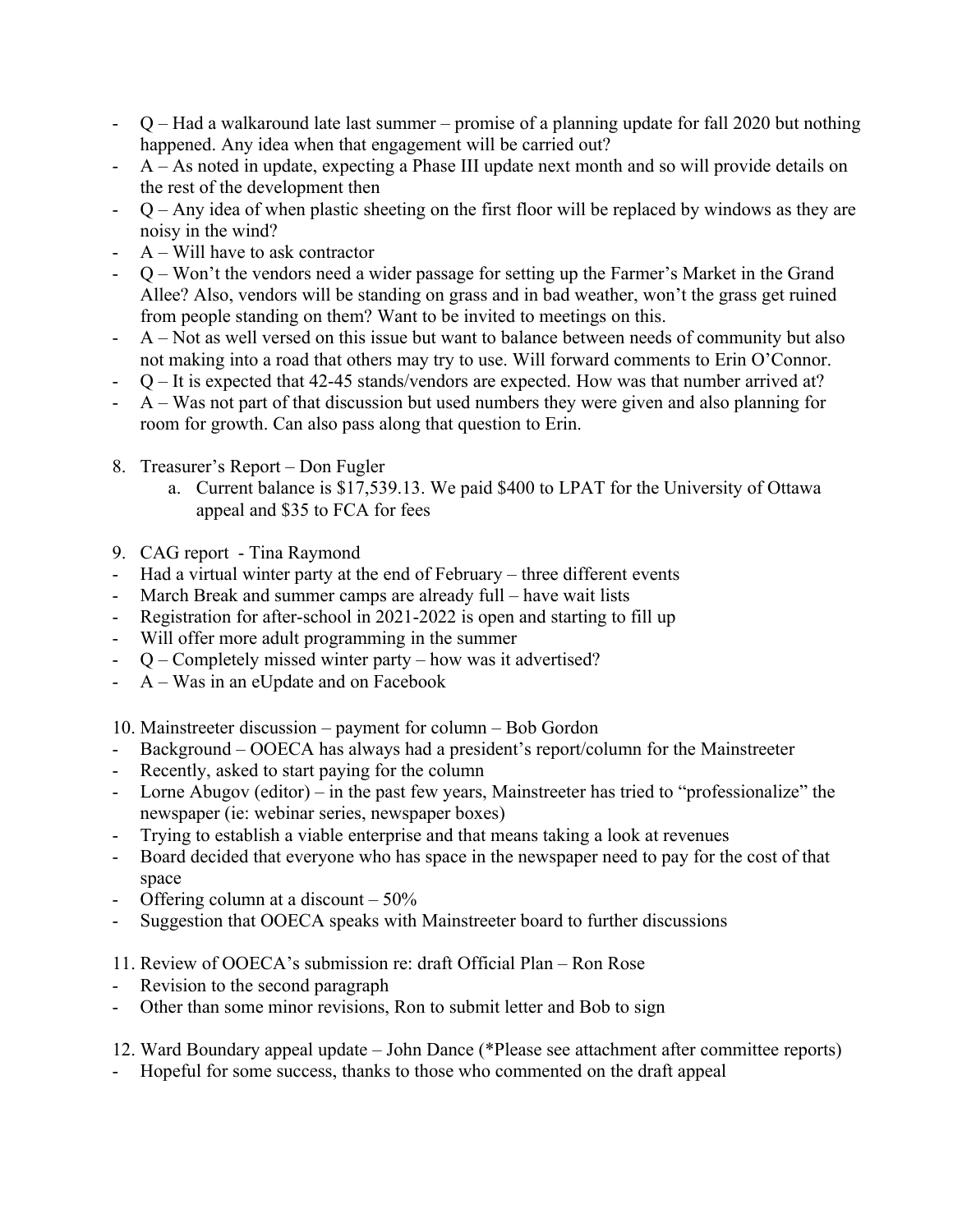### 13. Committee reports (\*all received reports attached below)

- SLOE Jayson MacLean (no report)
	- o Last meeting re: gypsy moths have been in touch with city, ministry and hopefully a meeting will be set up
- Health and Safety Courtenay Beauregard (no report)
- Transportation Tom Scott
- Lansdowne John Dance
- Communications Bob Gordon (no report)
- $\bullet$  FCA Ron Rose
- Corners on Main and Greystone Village Peter Tobin (no report)
- Parks and Greenspace Brendan O'Kelly
- Membership Suzanne Johnston (no report)
- Planning Ron Rose (interim chair)

### 14. New Business

- March 17 next Mainstreeter social issues panel discussion and it's about affordable housing and healthy diverse communities
- Had a presentation from University of Ottawa about new development being planned will continue to monitor. Most of the questions/involvement came from Old Ottawa East rather than Sandy Hill.
- Sent a letter of support for the Rideau winter trail to apply for a grant
- 15. Date of Next Meeting April 13, 2021
- 16. Adjournment moved by Ian Sadinsky, seconded by John Dance

Attachments:

# **Committee reports:**

# **Lansdowne Committee Report – John Dance**

A very brief report: Absolutely no news has come from the City of Ottawa over the last month.

In terms of the proposed improvements to Aberdeen Square, we haven't heard a peep since the Lansdowne Community Consultation Committee met back in November. At that time Councillor Menard requested a number of changes as per the community consultation of October 19, 2020. But the City has not provided any updates. At the Community Consultation meeting OSEG said they want to proceed with their proposed changes (without changes that reflected any community input) in April.

In terms of the City Council approving an initiative that will review Lansdowne's future ("how to increase foot traffic," affordable housing on the site and other matters), there has been no contact with communities despite the fact that there are to be community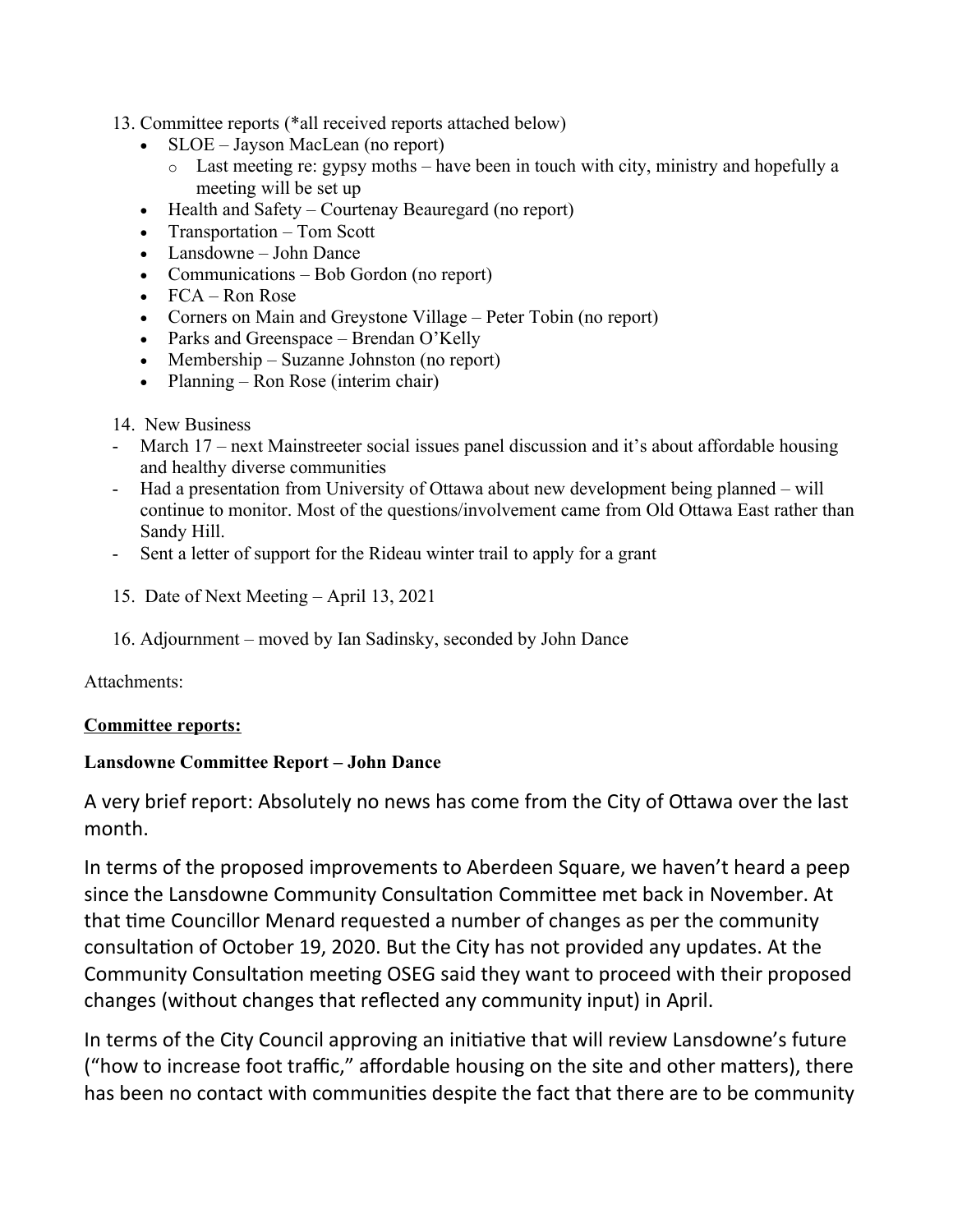stakeholder groups involved with the review. Similarly, we've seen no terms of reference for the review even though it is to be completed by June.

What we see here is similar to the pathetic consultation that we saw with the initial planning for Lansdowne.

Given the lack of information from the City, the OOECA Lansdowne Committee did not meet in February.

# **Transportation Committee – Tom Scott**

A number of matters of interest have arisen since the last virtual meeting:

- 1. An e-letter regarding our concerns about information received during the third Public Advisory Committee (PAC) meeting for the Greenfield/Main/Hawthorne project, as set out in the December 2020 meeting and confirmed at our January 2021 meeting, was sent to Mayor Watson on January 18, 2021. A notice of receipt was received from Mayor Watson's office the same day.
- 2. Mathieu Gravel replied for the Mayor on February  $9<sup>th</sup>$  with copies sent to the members of our Transportation Committee and other City-of-Ottawa staff members. His reply for the Mayor reversed the order of priority we had set out where undergrounding utilities came first and safety and security was listed last. Despite our series of arguments for undergrounding, his reply noted it as aesthetics. We shared this reply with the Councillor and also set out a proposed response. In M. Gravel's letter, he offered to have the discussion be expanded to include additional staff from Transportation Planning and Infrastructure Services.

Bruce Kenny, Manager of the Municipal Design and Construction Branch, was copied on this email. He was to be in contact with OOECA to facilitate additional and ongoing discussion regarding our outstanding concerns. The Councillor recommended waiting for this contact before responding again to the Mayor.

- 3. On February 24<sup> $\text{th}$ </sup> Hydro Ottawa also responded to our enquiries about their policies on burying lines whenever new projects were being developed or when there was major reconstruction, as is seen in the recent policy in Nova Scotia, and as was the case on Elgin Street and would be the situation for the GMH project. This response was shared with the OOECA chair and with the Councillor's office.
- 4. Bruce Kenney e-mailed on February 25<sup> $#$ </sup> to make arrangements to discuss the letter to the Mayor and next steps. A ZOOM meeting was scheduled with Mr. Kenney, Mr. Patrick Sammon and Mr. Jonathan Knoyle for March 3<sup>®</sup>.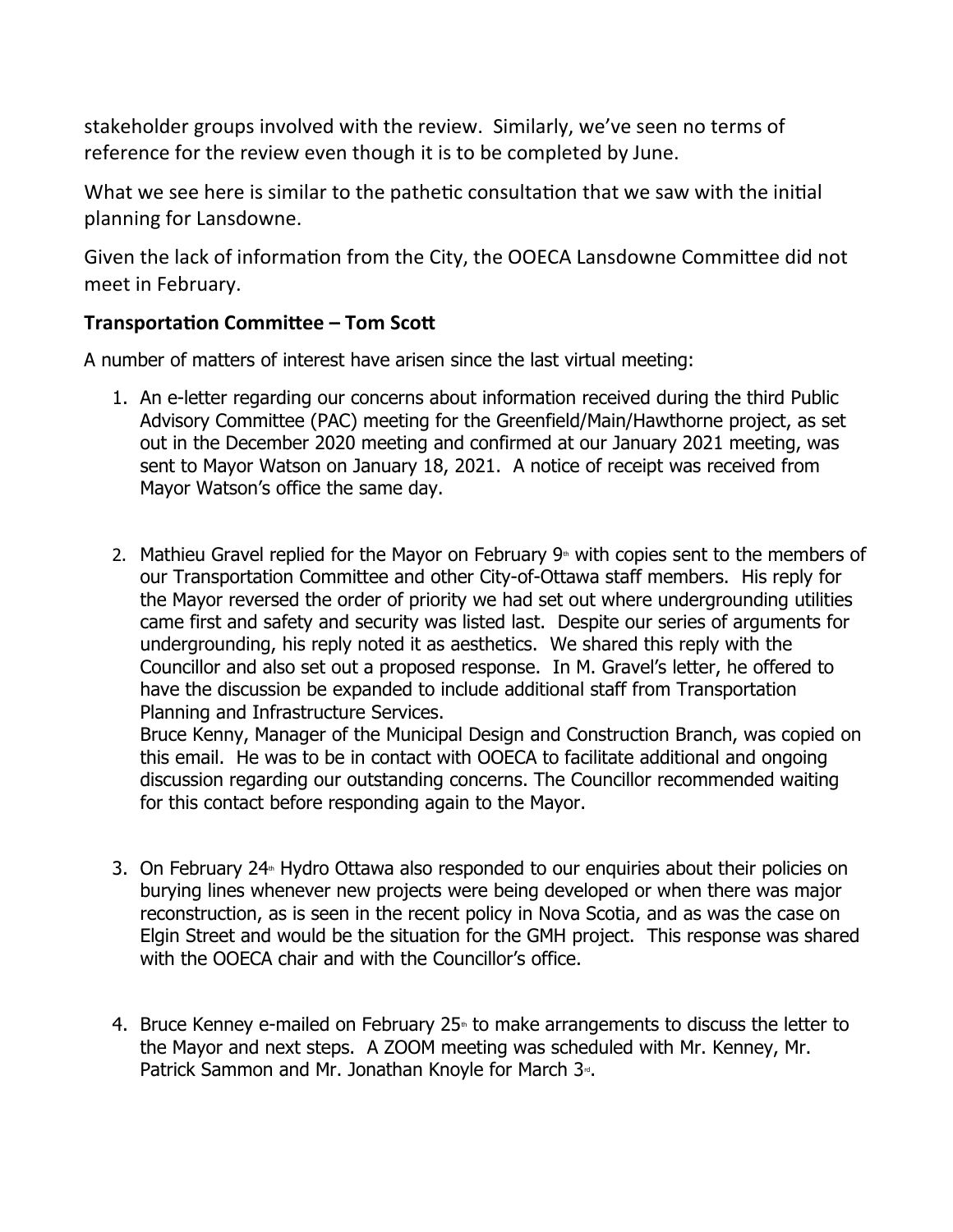- 5. At the same time and separately, the Councillor was developing a motion regarding the undergrounding of utility lines on Hawthorne and informed us on February 26<sup>th</sup>. [A notice of motion was tabled at the City's Transportation Committee meeting on March 3, 2021]. As chair of the OOECA Transportation Committee, I raised a concern that the undergrounding of wires had become a priority over safety and security concerns raised in our letter to the Mayor and that there appeared to be no resolution in sight for those issues raised, especially for cyclist safety along the west side of Main Street between the 417 overpass and Graham, and at the west end of Graham for crossing Echo and CBD to Pretoria.
- 6. The scheduled ZOOM meeting was held with Mr. Kenney and company on March  $3<sup>a</sup>$ . While we clarified a number of the items raised in the Mayor's letter, we also agreed to disagree on a number of elements, especially those concerning the overhanging safety issues from the Main Street Roadway Safety Audit recommendations. However, the City staff then agreed to come (virtually) to a meeting with the OOECA Transportation Committee to go over these concerns in more detail.

Mr Kenney left it with Mr. Sammon and his consultant team to come up with an agenda and a time convenient to all. Further delays in the project to accommodate significant design changes did not appear to be in the cards. The staff-meeting outcomes were shared with the Councillor's office in anticipation of this evening's OOECA meeting.

7. On a separate note, a survey of citizens' views on snow removal was recently completed by the City. With an aim towards active transportation issues, especially for mobility-challenged individuals, we raised concerns about the City's standards not being met particularly at intersections where snow banks, shuffled from road clearance to sidewalk clearance and back, are seen to create visual and physical barriers, slipping hazards, and now as we can see, creating ponds at these same intersections - such that pedestrians and cyclists are often forced to veer into vehicle driving lanes to avoid getting a soaker or a stream up their backs while negotiating a crossing. Those with strollers, wheeled carts and walkers also facing daunting challenges where they have even more limited options to scaling snow piles or wading through melt-water ponds. Our recommendation was that the City needed to consider in its standards more snow removal and storm-drain clearance, as opposed to simply plowing snow, and especially for improving active-transportation access at conflict intersections.

#### **Report of the Planning Committee – Ron Rose**

The Planning Committee considered a number of issues at its meeting February  $23<sup>u</sup>$ . 1) The Committee did not object to minor variances requested for 178 Main St.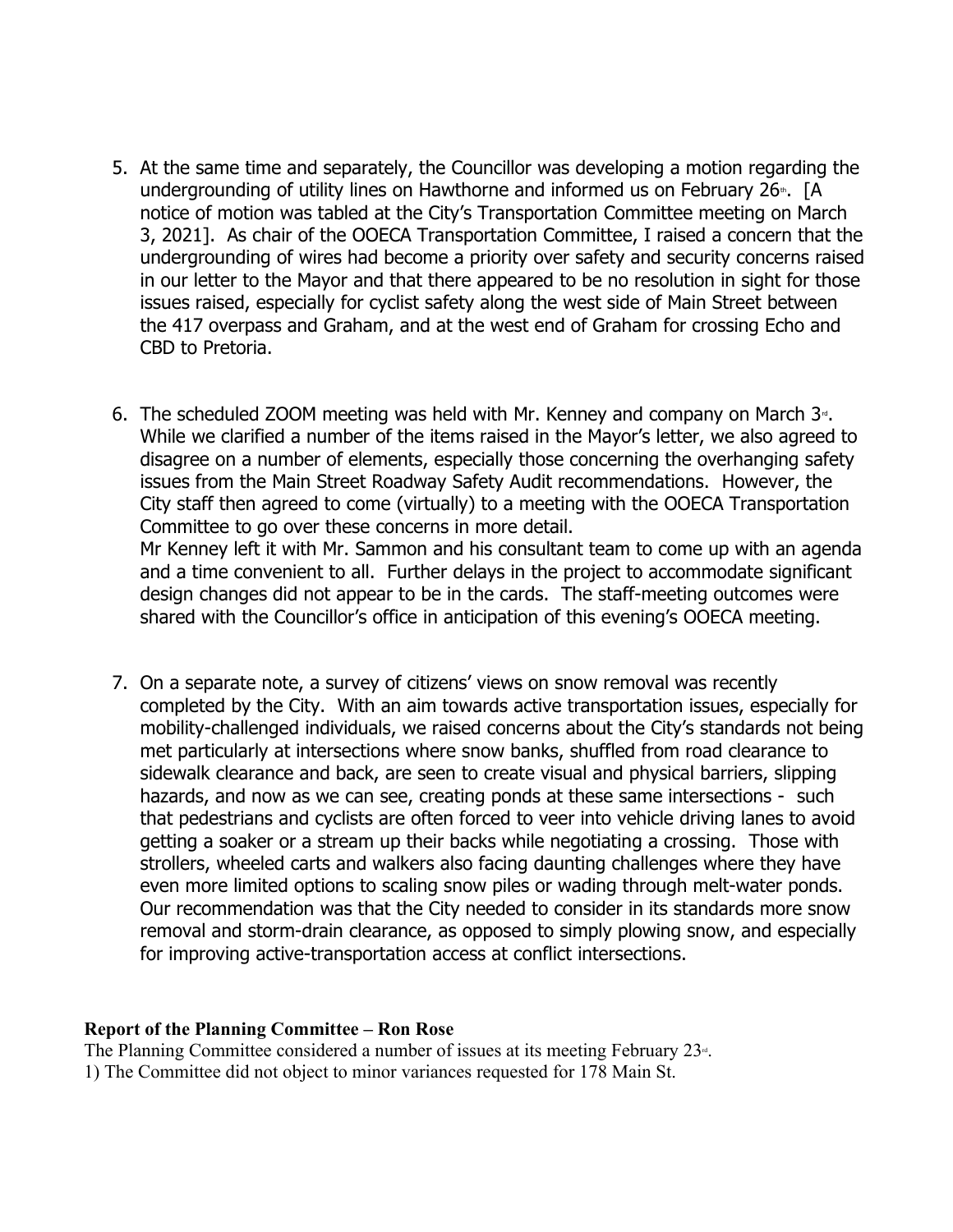2) Alterations to the Deschatelets building are to be discussed at the Build Heritage sub-Committee on March  $9$ <sup> $\text{h}$ </sup>. The CECCE is proposing changes to the building to accommodate the demolition of the Chapel wing and other structural changes.

3) The Chapel of the Sisters of the Sacred Heart of Mary will also be discussed at the March  $9<sup>th</sup>$  meeting of the Built Heritage sub-Committee. The sub-Committee will discuss a motion negotiated by Councillor Menard, with the support of the Association, to add the Convent to the City of Ottawa's Heritage Register.

4) Since the February meeting, we have been advised that a property at 37 Mason Terrace has requested minor variances, with the application to be heard at the Committee of Adjustment on March 17<sup>th</sup>.

5) Subsequent to our Committee meeting, Ottawa U held a virtual briefing on their plans for a new Faculty of Health Sciences at 200 Lees Avenue. The briefing was organized by Councilors Fleury and Menard. The University plans to demolish the three western-most existing buildings and replace them with a five-storey central building with two four-storey wings, opening towards the Rideau River. The current proposal is mainly for low-rise offices, labs and classrooms, with no mention of the high-rise buildings that are permitted on that site.

6) Finally, the Committee has prepared a submission to the City on the draft Official Plan, which we recommend the Association present. The detailed submission has already been circulated.

### **Parks and Greenspace Report – Brendan O'Kelly**

The committee sent city planning staff a letter in February giving feedback on the official plan. The primary asks were:

-That the city removes the AVTC from the OP and expands Springhurst Park to include the adjacent greenspace.

-That the city consolidates the greenspace areas on the west bank of the Rideau River into one extended city park.

-That the city establishes plans for a new park in OOE west of Main St. and north of Clegg St. to make up for the loss of the Immaculata field as de facto community Greenspace.

-That the city puts planning measures in place to ensure the 40% city-wide tree canopy coverage is met on a neighbourhood by neighbourhood basis.

# **Update on Ward Boundaries and OOECA's LPAT Appeal**

# *(Transfer of the uOttawa Campus from Capital Ward to Rideau-Vanier Ward)*

As approved at the previous Board meeting, an appeal to the Local Planning Appeal Tribunal has been drafted and will be submitted by the deadline of March 15, 2021.

The draft is currently being reviewed by a variety of people who have knowledge of legal matters or have previous experience with LPAT/OMB appeals. If anybody who has not received a copy of the draft would like to see it let me know.

The appeal addresses whether the City's transfer of the University of Ottawa's Lees Campus satisfies the four principles of "effective representation" pertaining to electoral boundaries as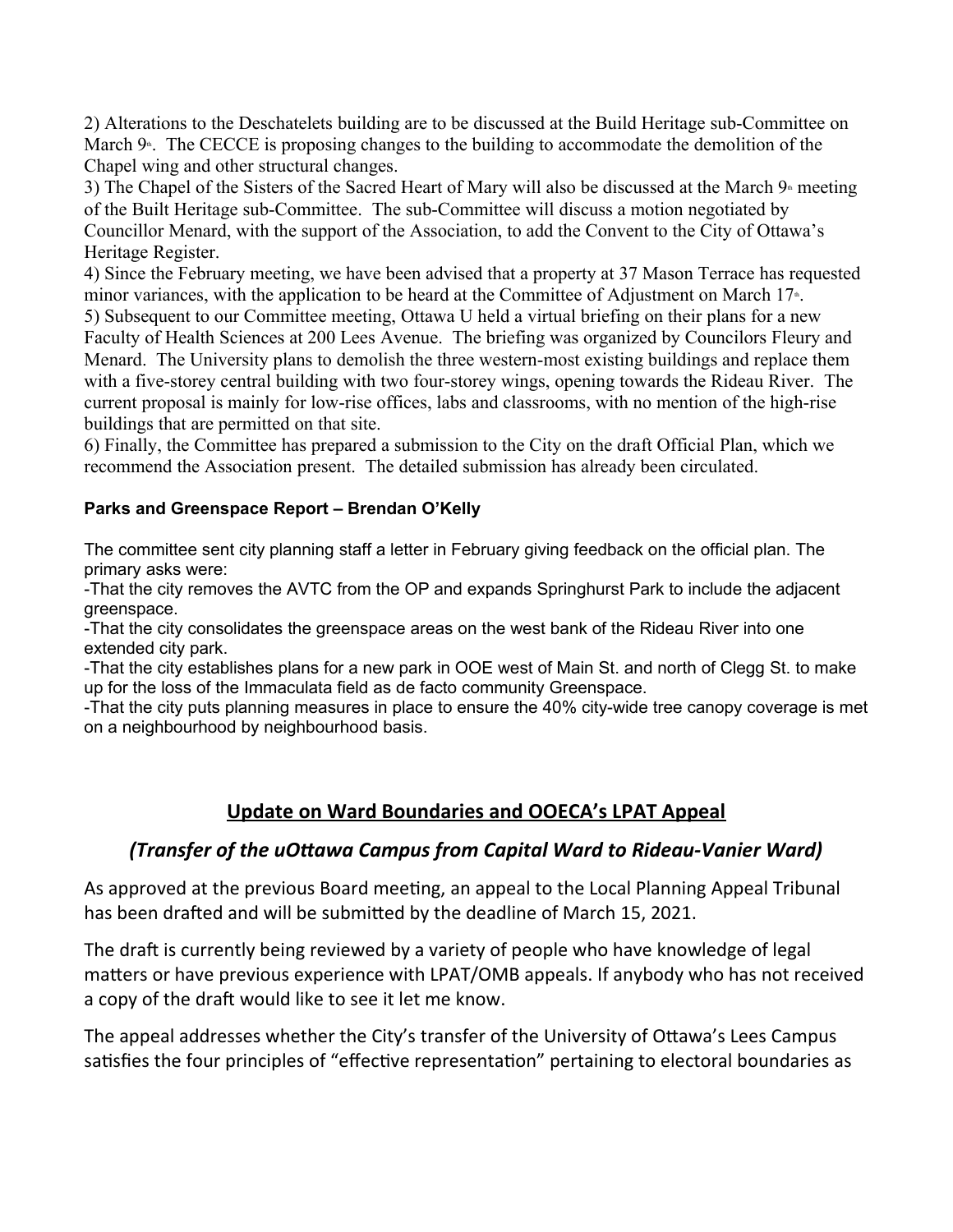established by the Supreme Court of Canada in the "Carter Decision" (Provincial Electoral Boundaries (Sask.), [1991] 2 S.C.R. 158).

The appeal concludes that there are several "clear and compelling" reasons to reverse the City of Ottawa decision to transfer the Lees campus of the University of Ottawa from Capital Ward to Rideau-Vanier Ward.

First, the transfer will aggravate the voter disparity between the two wards. Second, the transfer undermines the community of interest with the greatest stake in the area, i.e., the community of Old Ottawa East in Capital Ward. Third, the transfer results in an inferior geographical / physical boundary between wards. Fourth, the transfer undermines the public interest in ensuring that municipal governments make decisions based on complete and accurate information, something City Councillors lacked when they made their decision.

Had the City staff consulted reasonably on this ward boundary change or had they well analyzed the suggestion for the transfer that was received through Round 2 consultation, they would have realized how the suggestion would not improve effective representation but rather would lessen it. Ottawa City Council's decision to approve this ward boundary is unfair and unreasonable. It resulted from City's staff's failure to accurately describe the recommended transfer and staff's failure to assess the suggested transfer against the effective representation criteria. Correction is required.

I'm not sure what the likelihood is of a successful appeal but, at a minimum, it will show that City that the Old Ottawa East community will fight back when the City proceeds in an arbitrary fashion without sound justification, sound consultation or adequate transparency.

March 10. 2021

Planning, Infrastructure and Economic Development Department 110 Laurier Avenue West Ottawa, ON K1P 1J1

#### *Draft Official Plan: Comments of the Old Ottawa East Community Association*

The Old Ottawa East Community Association has examined the draft Official Plan (November 20, 2020). While we recognize the considerable effort staff has expended in the production of this draft, we believe that, unless the document is changed considerably, its implementation will harm our community and the City.

Over the last month, community associations and residents have struggled to make sense of the massive on-line documentation provided for the draft Official Plan. Unfortunately, the draft Official Plan has raised more widelyheld concerns than we've seen resulting from any other city planning effort. The new Official Plan needs at least another year of consultation before it goes to Council and it needs to better assess and reflect the impact of the pandemic on the City's fabric.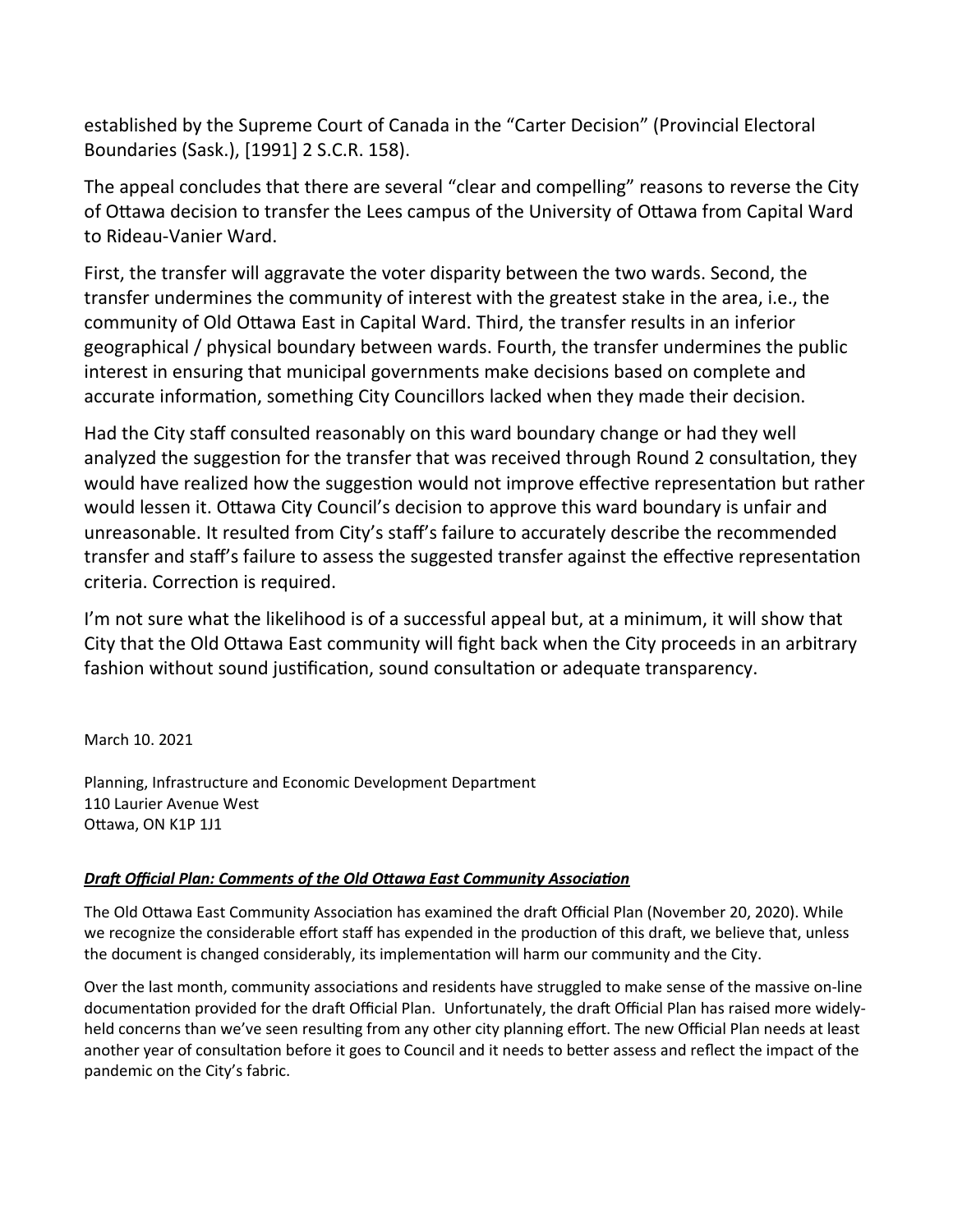In this regard, we strongly support the Federation of Citizen's Associations for a delay until 2023, a copy of which is attached to this submission.

#### *In terms of issues primarily pertaining to Old Ottawa East we wish to highlight the following required changes:*

- *The boundary between the Downtown and the Inner Urban transects should be redrawn*, with the section of Old Ottawa East north of the Queensway and the area of Old Ottawa East around Lees Station both moved into the Inner Urban transect with the rest of Old Ottawa East. Staff's position that the northern part of Main Street and adjacent neighbourhoods should be included in the Downtown Transect is peculiar at best: this part of Old Ottawa East has always been closely tied to the rest of the community and has virtually no connection to either Centretown or Sandy Hill, two major components of the Downtown Transect. In terms of the Lees Station area, at an absolute minimum Springhurst Park and the 160 Lees Avenue greenspace should be with the rest of Old Ottawa East in the Inner Urban transect.
- *The entire community of Old Ottawa East should be covered by a single secondary plan,* just as was negotiated in 2011. We acknowledge that the 2011 plan needs review - as was always envisaged - and we would be happy to work with the City to make necessary improvements. We do need to remove ambiguity regarding such matters as height and FSI. And we would seek to ensure that the south side of Hawthorne Avenue has a maximum height of four storeys, as per the current ZBL height limit. The Secondary Plan must emphasise that details of the Secondary Plan take precedence over more general provisions of the Official Plan. Attached as Annex 1 is a more detailed examination of what should be included in a revised Secondary Plan for Old Ottawa East. (Annex to follow)
- **The "transforming overlay" should not be applied to Old Ottawa East.** The community is already a functioning example of a 15 minute neighbourhood and is rapidly transforming into the urban forms prescribed in the draft Official Plan. The community is currently, and will continue to be covered by a Secondary Plan which should be the instrument used to determine when and where deviation from the Official Plan are required. We do not agree that a Transforming Overlay should be used, as proposed in sec 5.6.1.1 paragraph 2) c) to increase height permissions greater than those contained in a Secondary Plan
- *The Alta Vista Transportation Corridor must be removed from the plan.* It would destroy much-needed greenspace in the urban core; it's in fundamental opposition to the City's climate change efforts; it would undermine everything the City is trying to accomplish with LRT; it would divide our community; and it would result in horrendous traffic problems on Lees Avenue and elsewhere.
- **The idea of a special district for properties adjacent to the Rideau Canal has potential** to ensure some of the new eyesores that the City has allowed over the last decade won't be replicated but we want to be involved in the review of implementing policy.
- . The idea of a "Special District" for Lansdowne is sound, however, the current wording emphasizing the professional sports and entertainment aspect is wrong: *Lansdowne Park is the City's major park for*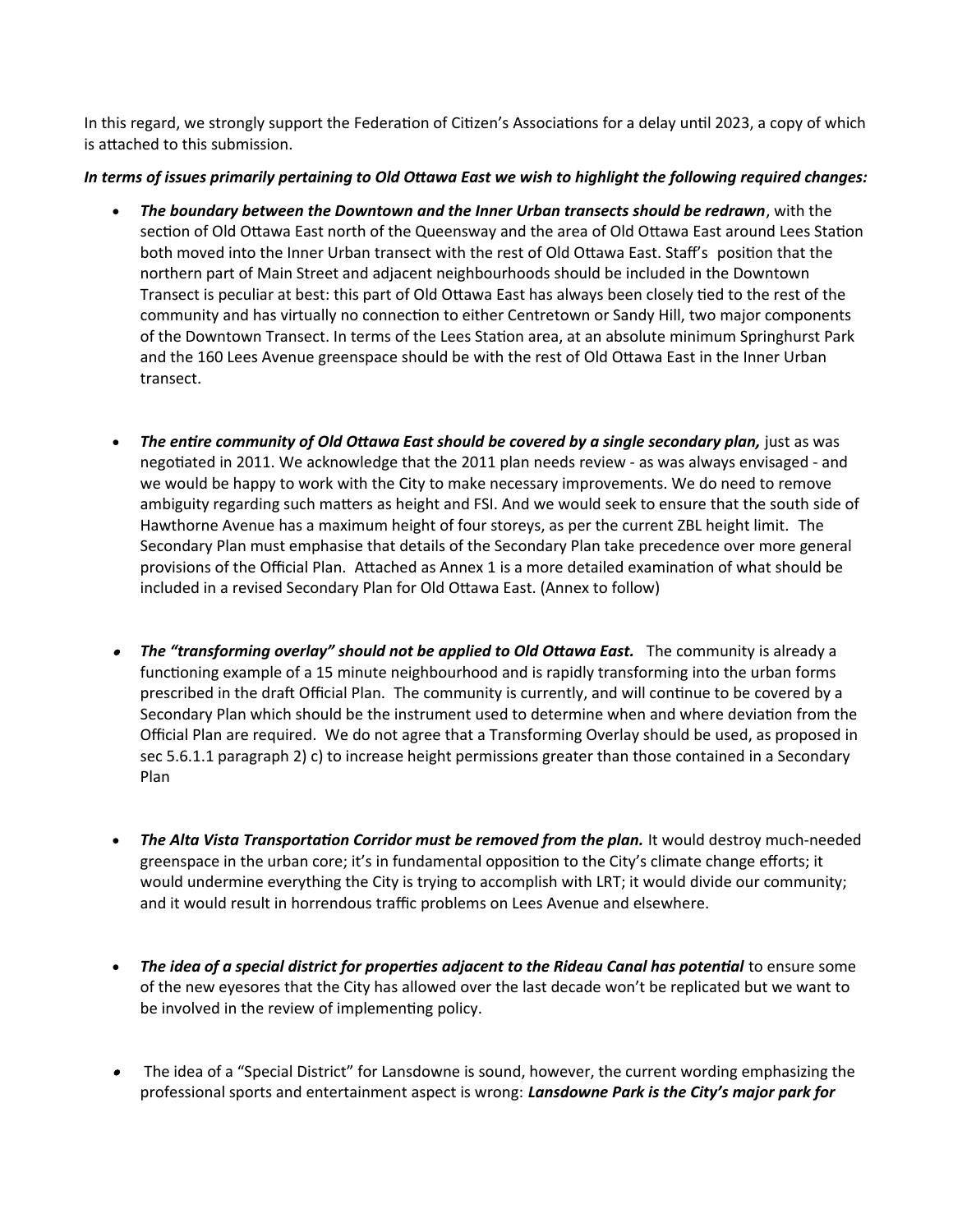*playing, gathering and socializing, not just watching professional sports and expensive entertainment.*

*In terms of more general issues, especially ones that apply to communities similar to ours such as the Glebe and Old Ottawa South, we seek the following changes:*

- *The new plan must contain a strategy for reaching a 40 percent tree canopy in each community*, especially those in the Inner Urban and the Downtown transacts .
- *The document is lengthy and introduces many new and undefined concepts: clarity is required*.
- OOECA supports the concept of 15-minute neighbourhoods for several good reasons but the draft fails to identify what are the existing and potential 15-minute neighbourhoods*. It's now time for the City to fully assess the neighbourhoods of the Ottawa Neighbourhood Study in terms of how they rate and what's required to improve their "15-minute-ness."* The OP fails to recognize that existing neighbourhoods / communities are the basic building blocks of the city. Rather than consolidating and eliminating community design plans and secondary plans, the city should be working with community associations to ensure each neighbourhood / community has such a plan and that this plan establishes what is necessary to get to effective "15-minute-ness."
- *The issue of affordable housing has not been adequately dealt with in the draft*. If the City's affordable housing policy is going to be dealt with through a separate policy as we've heard recently then this policy must have teeth and appropriate compliance and defined contributions from developers.
- Climate change is another rapidly emerging issue which has not been adequately taken into account in the drafting of this plan. *We request that the delay in preparing a final draft be used to examine the relationship between rapid urbanization and changing climate*. Factors to be reviewed include the issue of urban heat islands as soft landscape gets turned into buildings or asphalt, and the need for urban parks.
- *The Mature Neighbourhood By-laws and Infill By-laws must be maintained.* We worked hard with the City to establish them. Provisions in the draft OP would essentially eviscerate the protection of neighbourhood character.
- As the Old Ottawa South Community Association has noted, the draft OP would permit building heights a storey or more greater than those established in some areas of some of our neighbourhoods along with provisions enabling smaller setbacks and increased lot coverage throughout the Inner Urban Area. Increased lot coverage threatens existing trees and reduces the area available for water filtration, new trees and soft landscaping. *We are opposed to these provisions that would damage neighbourhood character, livability and tree canopy. (or, " it will be necessary to include specific policies to mitigate these negative impacts of greater density on neighbourhood character and tree canopy")*